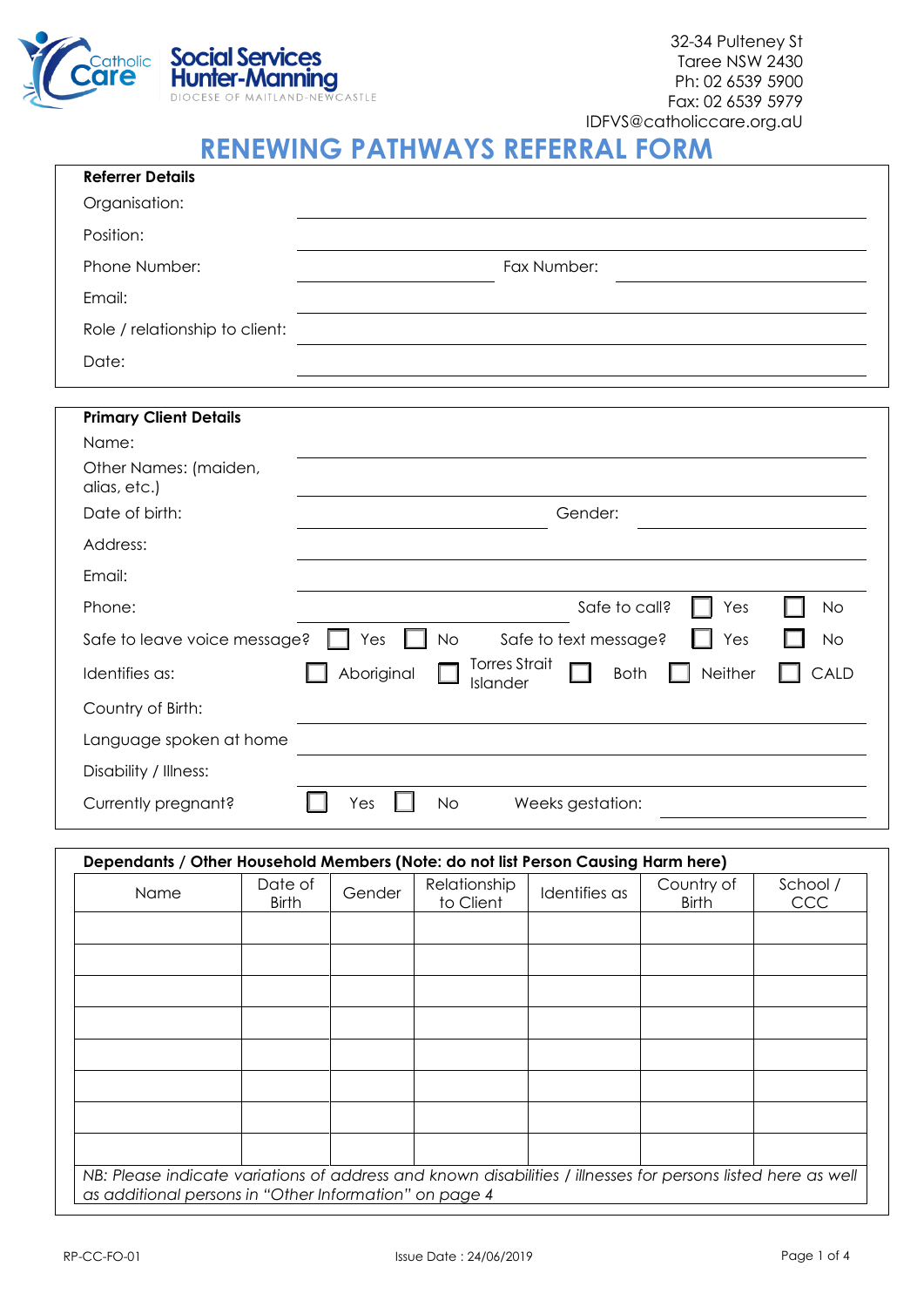

| <b>Person Causing Harm Details</b>                                                                                                                                                                                    |                                |  |  |  |
|-----------------------------------------------------------------------------------------------------------------------------------------------------------------------------------------------------------------------|--------------------------------|--|--|--|
| Name:                                                                                                                                                                                                                 |                                |  |  |  |
| Previous Name: (maiden,<br>alias, etc.)                                                                                                                                                                               |                                |  |  |  |
| Date of Birth:                                                                                                                                                                                                        | Gender:                        |  |  |  |
| <b>Usual Address:</b>                                                                                                                                                                                                 |                                |  |  |  |
| Email:                                                                                                                                                                                                                |                                |  |  |  |
| Phone:                                                                                                                                                                                                                |                                |  |  |  |
| <b>Torres Strait</b><br>Identifies as:<br>Aboriginal<br>Islander                                                                                                                                                      | Neither<br><b>Both</b><br>CALD |  |  |  |
| Country of Birth:                                                                                                                                                                                                     |                                |  |  |  |
| Language spoken at home                                                                                                                                                                                               |                                |  |  |  |
| Disability / Illness:                                                                                                                                                                                                 |                                |  |  |  |
| Currently incarcerated:<br>Yes<br><b>No</b>                                                                                                                                                                           | <b>Expected Release Date:</b>  |  |  |  |
| Location:<br>MIN:                                                                                                                                                                                                     |                                |  |  |  |
| Known Charges:                                                                                                                                                                                                        |                                |  |  |  |
|                                                                                                                                                                                                                       |                                |  |  |  |
| <b>Current Housing Details</b><br><b>Public/Community Housing</b><br>Private Rental<br>Homeless<br>Owner<br>Other (please specify)<br>Are the clients safe in their current housing?<br>YES <sup>I</sup><br><b>NO</b> |                                |  |  |  |
|                                                                                                                                                                                                                       |                                |  |  |  |
|                                                                                                                                                                                                                       |                                |  |  |  |
| <b>Other Support Service Involvement</b>                                                                                                                                                                              |                                |  |  |  |
| Organisation:                                                                                                                                                                                                         | <b>Start Date:</b>             |  |  |  |
| <b>Contact Name:</b>                                                                                                                                                                                                  | Phone:                         |  |  |  |
| Reason for engagement:                                                                                                                                                                                                |                                |  |  |  |
| Organisation:                                                                                                                                                                                                         | <b>Start Date:</b>             |  |  |  |
| Contact Name:                                                                                                                                                                                                         | Phone:                         |  |  |  |
| Reason for engagement:                                                                                                                                                                                                |                                |  |  |  |
|                                                                                                                                                                                                                       |                                |  |  |  |
| Organisation:                                                                                                                                                                                                         | <b>Start Date:</b>             |  |  |  |
| <b>Contact Name:</b>                                                                                                                                                                                                  | Phone:                         |  |  |  |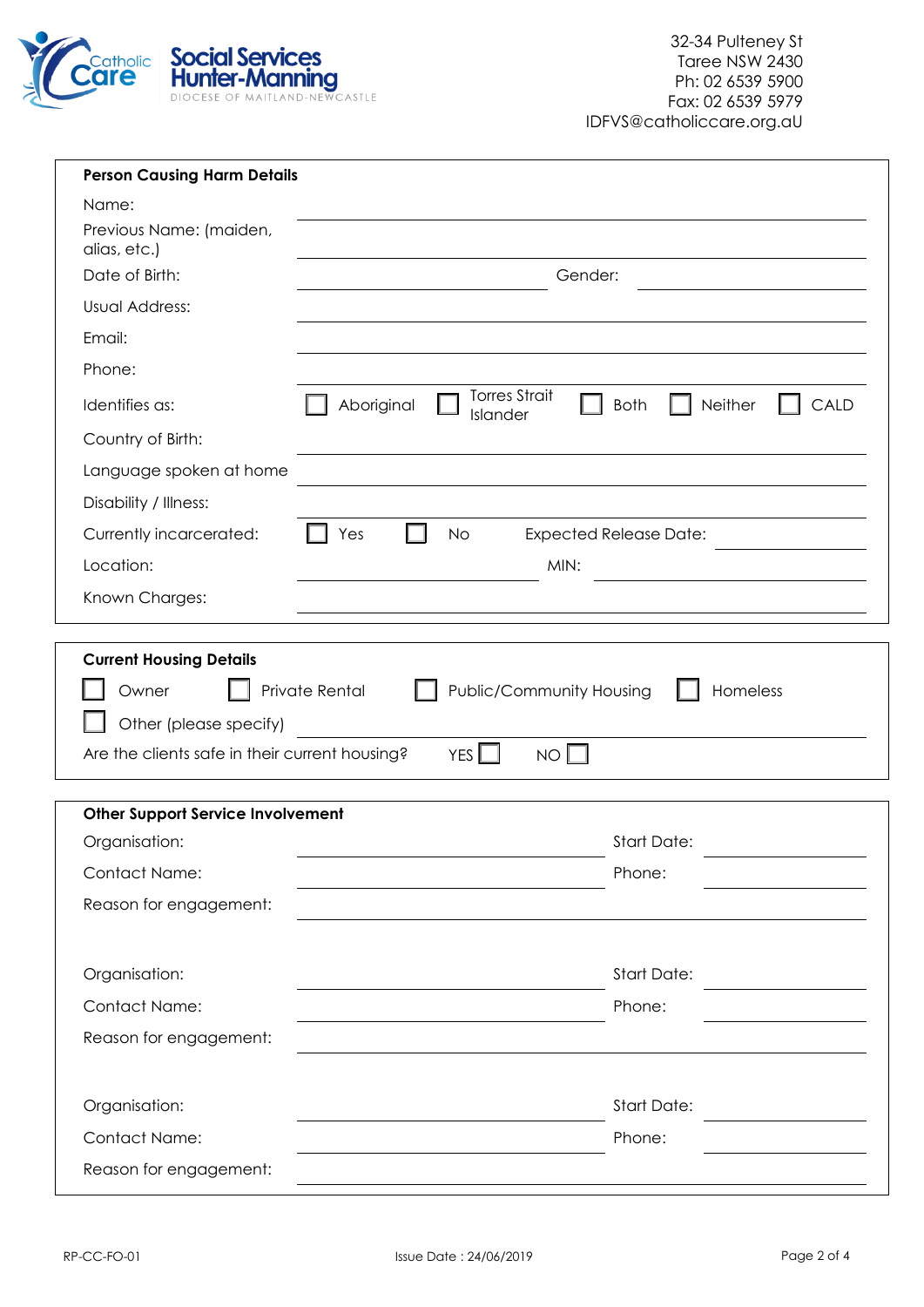

| <b>Current / Ongoing Court Matters</b>                                           |     |                         |            |                        |  |  |
|----------------------------------------------------------------------------------|-----|-------------------------|------------|------------------------|--|--|
| ADVO:                                                                            | Yes | No                      |            | Not known              |  |  |
| Conditions:                                                                      |     |                         |            | Expiry:                |  |  |
| FLC Orders:                                                                      | Yes | No                      |            | Not known              |  |  |
| Details:                                                                         |     |                         |            |                        |  |  |
|                                                                                  |     |                         |            |                        |  |  |
|                                                                                  |     |                         |            |                        |  |  |
| Children's Court Orders:                                                         | Yes | <b>No</b>               |            | Not known              |  |  |
| Details:                                                                         |     |                         |            |                        |  |  |
|                                                                                  |     |                         |            |                        |  |  |
|                                                                                  |     |                         |            |                        |  |  |
| Other: (eg. Bail conditions,<br>impending court dates)                           | Yes | <b>No</b>               |            | Not known              |  |  |
| Details:                                                                         |     |                         |            |                        |  |  |
|                                                                                  |     |                         |            |                        |  |  |
|                                                                                  |     |                         |            |                        |  |  |
| Further Information:                                                             |     |                         |            |                        |  |  |
|                                                                                  |     |                         |            |                        |  |  |
|                                                                                  |     |                         |            |                        |  |  |
|                                                                                  |     |                         |            |                        |  |  |
|                                                                                  |     |                         |            |                        |  |  |
|                                                                                  |     |                         |            |                        |  |  |
| Note: Please attach copies of any relevant orders / information to this referral |     |                         |            |                        |  |  |
|                                                                                  |     |                         |            |                        |  |  |
| <b>Reason for Referral</b>                                                       |     |                         |            |                        |  |  |
| DV                                                                               | FV  |                         |            | Safety Planning        |  |  |
| <b>FLC</b>                                                                       |     | <b>Victims Services</b> |            | ADVO Support           |  |  |
| <b>DFV Education</b>                                                             |     | Other (please specify)  |            |                        |  |  |
|                                                                                  |     |                         |            |                        |  |  |
| Note: Reasons listed in "Other" will be assessed for suitability)                |     |                         |            |                        |  |  |
| Event triggering referral:                                                       |     |                         |            |                        |  |  |
|                                                                                  |     |                         |            |                        |  |  |
|                                                                                  |     |                         |            |                        |  |  |
| Is this a referral to this service?                                              |     |                         | <b>YES</b> | Not known<br><b>NO</b> |  |  |
|                                                                                  |     |                         |            |                        |  |  |